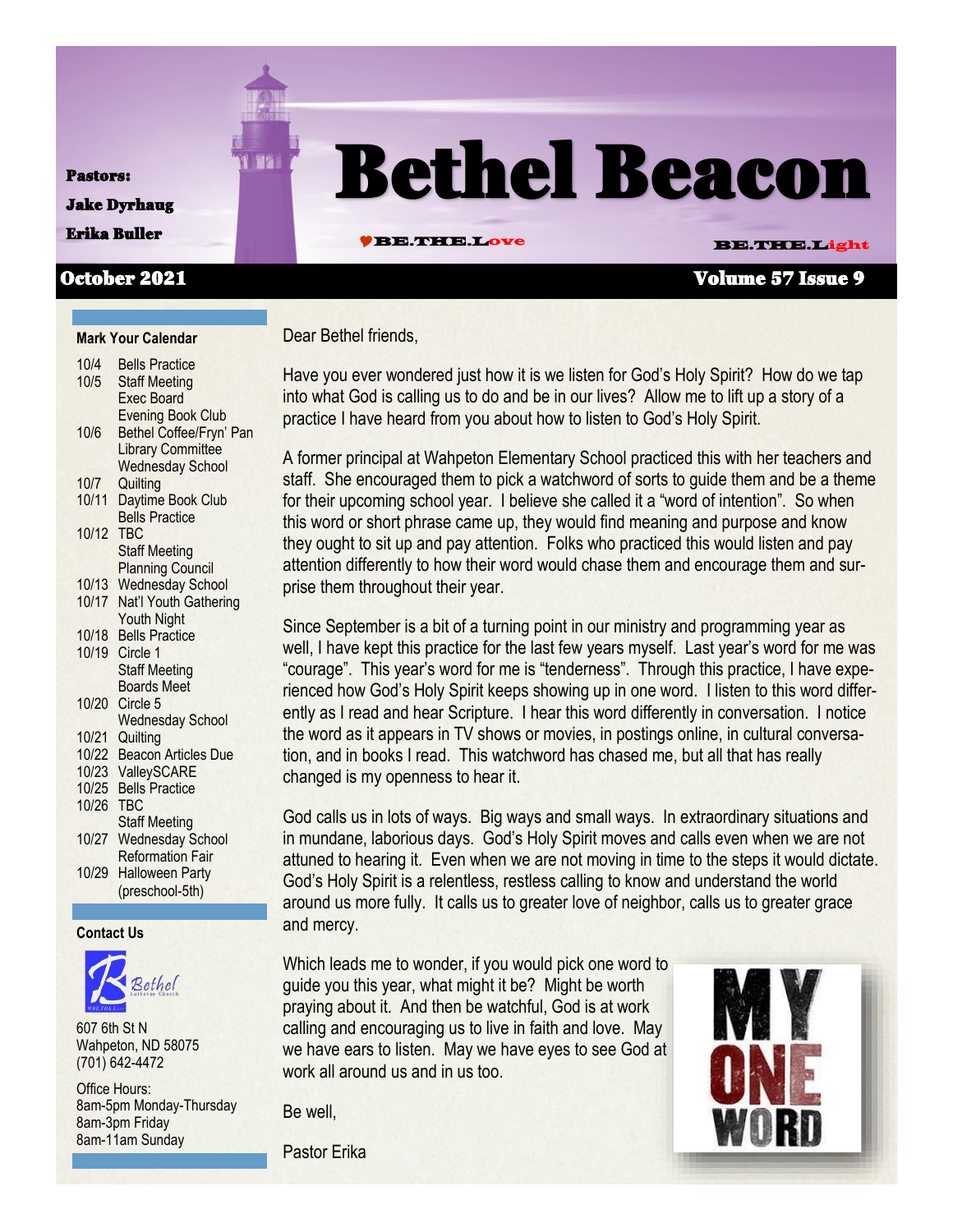

**254 and Counting** Bethel quilters are happy to share the work of God's hands. In so doing, 254 quilts and **Counting** have been presented to others from Jan.1 to Sept. 1. Over \$5000 worth of quilts, thanks to many donations of fabric, were given away in the past year.

> It is the mission of the quilters to provide outreach ministry to share God's love by providing quilts to the following groups:

Bethel graduating seniors Those being baptized Bethel members who are hospitalized or in need Circle of Nations Valley Lake Boys Home 3 River Crisis Center Kinship Someplace Safe Police Department Richland and Wilkin County Furniture Mission Family Footprints of St Francis Medical Center Fire departments Many homeless shelters Nursing homes YMCA Churches United Red Cross New Life Center Gladys Ray Homeless Shelter The homeless who stop by Bethel Church

Please share with Bethel any needs for a quilt so that this ministry can continue, remembering that new workers and ideas are always welcome.

## **Lessons from lilies**

Recently I was challenged to think about what consumes me — and what distracts me from giving God more. In Matthew 6:25-34, Jesus tells us not to worry about what we eat, drink and wear. I've read those verses numerous times and usually respond, "Yeah, but the birds and lilies don't have mortgages and bills! How can I not worry?" I'm finally realizing that if I put Christ first, then my trust in him affects my day-to-day decisions. Plus, negative thoughts start to fade.

When do you respond, "Yeah, but …" to God? Maybe it's when you want to sleep in on Sunday, or when the offering plate is passed, or when you're asked to teach Sunday school. Try reciting Matthew 6:33 often: "But seek first the kingdom of God and his righteousness, and all these things will be added to you" (ESV). When we prioritize Jesus, he guides us toward him and away from worries.

—Julie Lee

## **Staff Contact Information**

| Pastor Jake: 320-733-0257         | email: jdyrhaug@bethelwahpeton.com     |
|-----------------------------------|----------------------------------------|
| Pastor Erika: 952-454-6012        | email: ebuller@bethelwahpeton.com      |
| Lisa Bassingthwaite: 701-642-4472 | email: wschool@bethelwahpeton.com      |
| Lois Fenske: 701-642-4472         | email: betheloffice@bethelwahpeton.com |
| Brian Finnie: 701-642-4472        | email: bfinnie@bethelwahpeton.com      |
| Joyce Johnson: 701-642-4472       | email: jjohnson@bethelwahpeton.com     |
| Missy Klose: 701-642-4472         | email:mklose@bethelwahpeton.com        |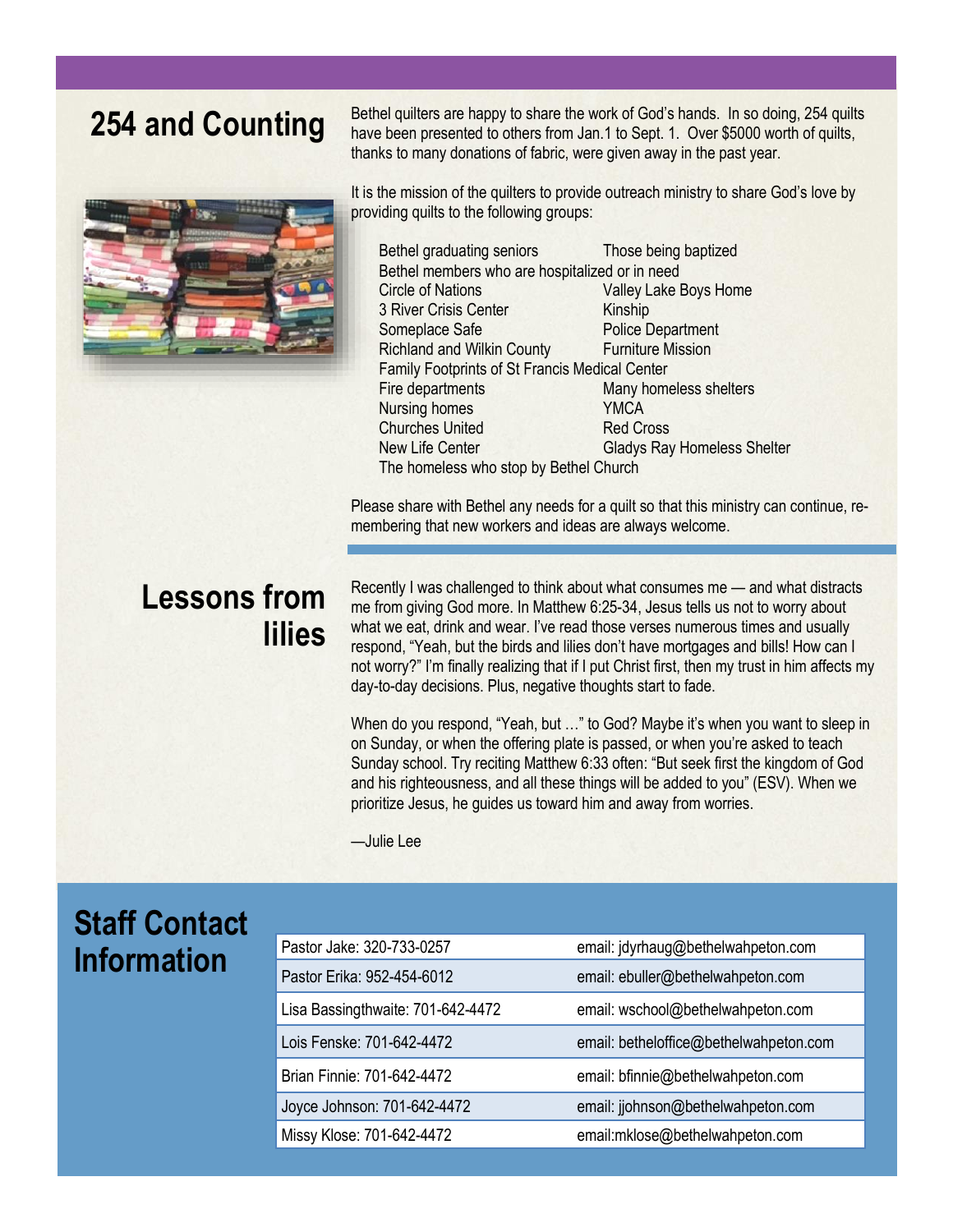*"Every single thing you do matters. You have been created as one of a kind. You have been created in order to make a difference. You have within you to change the world" Andy Andrews.*

What are your God-given gifts? How significant is your life? Do you made a difference? When you move; when you act, when you do something, does the universe notice? Bethel notices. Please take a moment to consider how you may be of service to Bethel church and to God's People.

October 17, 24, and 31 will be the fall Stewardship Campaign. Please let us know areas you are interested in serving or you would like to know more about.

*Matthew 5:16 - In the same way, let your light shine before others, so that they may see your good works and give glory to your Father who is in heaven.*

If you are leaving for the winter, contact Joyce @ (701)640-3599 for your 2022 envelopes! They can be picked up right away.

**Check your Bethel financial statement from the comfort of your own home anytime! Contact Lois @ (701)642-4472 to learn how.**

Plan ahead for your end of year giving! Last day for deposit will be Wednesday, December 29th.

#### **New Member Day! Sunday, October 17**

Are you ready to become a member at Bethel? Or considering making Bethel the place where you want to connect with God and His community of believers?

Have you recently transferred your membership to Bethel?

We want to invite you to New Member Recognition and Orientation on Sunday, October 17!

New and transfer members will be received into the Bethel Lutheran Church community during the 9 am or 11 am worship service on Sunday, October 17. Orientation will be in the Faith Center at 10:00 a.m. (between services). Please note that you select your preferred worship service time. You do not need to attend both services.

- 9 a.m. Traditional Worship Service and New Members recognized
- 10 a.m. Orientation in the Faith Center
- 11 a.m. Contemporary Worship Service and New Members recognized

Member Orientation is designed to help learn about Bethel's mission statement, worship and discipleship opportunities at Bethel and this congregation's Lutheran expression of the Christian faith. These will help you begin building relationships with other members and discover a special niche in our church family.

If you, or someone you know, is interested in joining Bethel Lutheran Church, please contact the church office at 701-642-4472 if you have any questions. A Member Information Form should be completed to start the membership process. This form can be found online at http://bethelwahpeton.com/new-member or contact the church office for form.

The next New Member Day will be planned for Spring 2022.

WANTED—Volunteers to run the Audio/Visual equipment on Sundays (aka: Soundboard). We need 2 volunteers per service. Training will be provided. Does not need to be a weekly commitment—can be monthly or even once a year. Contact the office.

## **Board of Stewardship**



## **Financial Office**



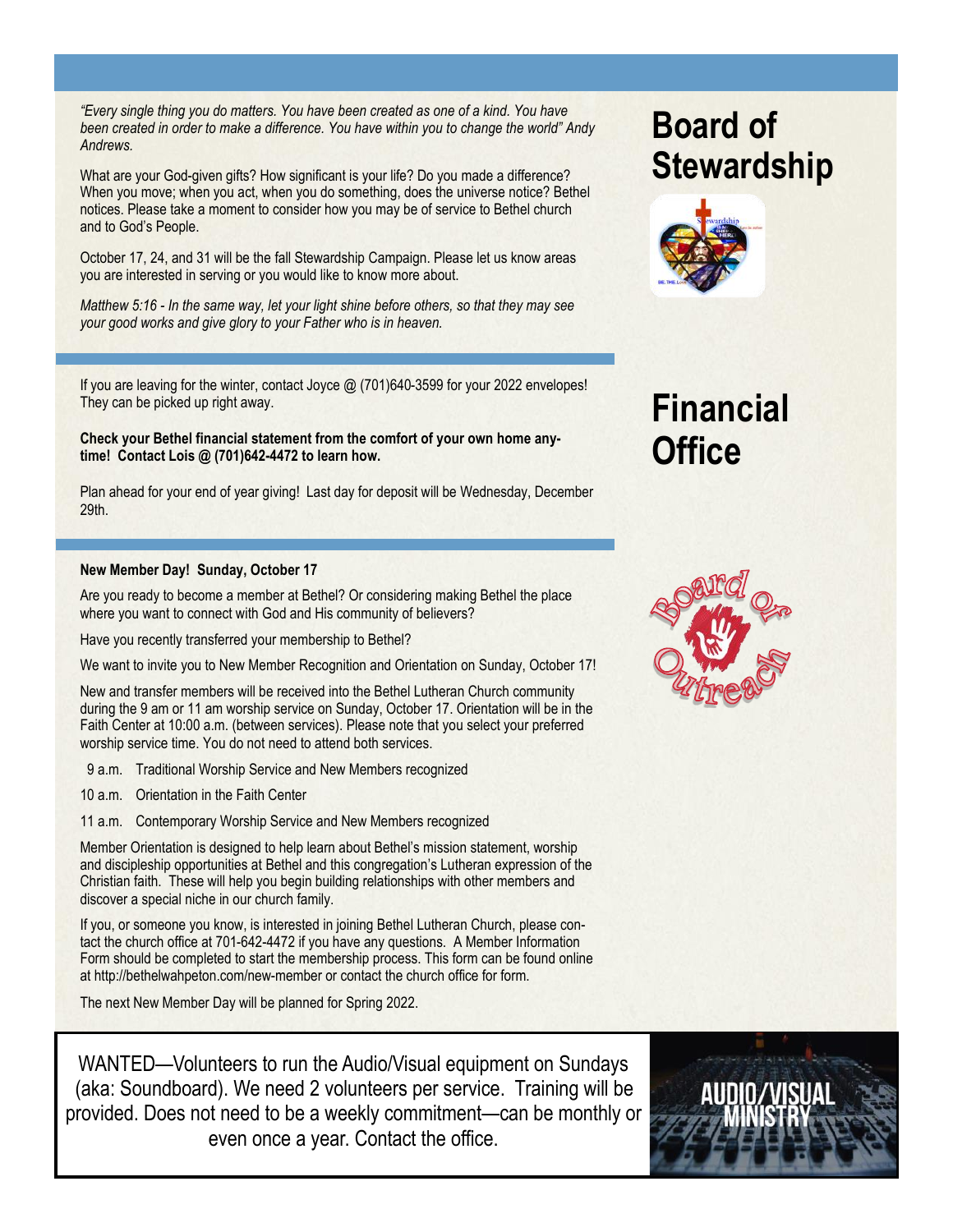

The Daytime Book Club met on September 13 to discuss the book, When the Apricots Bloom by Gina Wilkinson. To be honest, this book was a structured, suspenseful novel but hard to keep motivated in reading. It was not disliked by our group but not a favorite either. The way women were treated in Iraq was a haunting story to read.

| October 11  | <b>Firefly Lane by Kristin Hannah</b><br>A coming of age novel, it's the story of a generation of women who were<br>blessed & cursed by choices. It's about promises & secrets & betrayals. |
|-------------|---------------------------------------------------------------------------------------------------------------------------------------------------------------------------------------------|
| November 8  | <b>Family Tree by Susan Wiggs</b><br>An emotionally complex story of love & loss, heartbreak & healing, the<br>pain of the past, & the promise of the future.                               |
| December 13 | Christmas Book of choice to share with members. (Brunch/lunch to be<br>determined at a later date & which restaurant.)                                                                      |

We meet the 2nd Monday of the month at 10 a.m. in Bethel's Library. New members are always welcome. Please consider joining us!

*"I do believe that something very magical can happen if you read a good book."*

*~J. K. Rowling~*



We meet the 1st Tuesday of every month at 7:00 p.m. in Gisvold Lounge at Bethel. All are welcome for a little book talk and a lot of fellowship.

For September we read The Four Winds by Kristen Hannah. Set during the Great Depression "Four Winds is a captivating and heartbreaking tale of a family who will do anything to survive. Each day for Elsa is a battle against nature to keep her children alive.

All members enjoyed the book and would recommend it as a read. We have read several other by this same author including The Nightingale and The Great Alone.

October 5th – The Secret Wife by Gill Paul November 2nd – Malibu Rising by Taylor Jenkins Reid December 7th – Christmas book of your choice January 4th – The Book of Lost Names by Kristin Harmel

# **BETHE Love**

**September 21, 2021 Update**

| <b>TOTAL Amount Pledged</b>        | \$758,895.00 |
|------------------------------------|--------------|
| Total given toward pledges to date | \$529,688.90 |
| Amount given over pledged amount   | 47,135.58    |
| <b>TOTAL Contributions to date</b> | \$576,824.48 |

Total amount of pledges remaining \$229,206.10

Our Capital Appeal ends May 2022.

Submitted by,

Art Grochow & Dee Jensen Capital Appeal Co-Chairs

### **What God is like**

Before her death in 2019, Rachel Held Evans started writing a book with her young children in mind. The goal was to help them explore images for God, who is love. What Is God Like? (coauthored by Matthew Turner) acknowledges, "That's a very big question, one that people from places all around the world have wondered about since the beginning of time." The book highlights such biblical images for God as an eagle, a shepherd, a fort, wind, an artist, a "strong and safe" mother, and a "gentle and safe" father.

Just as Evans remained open to questions as a means to grow in faith, her book concludes: "Keep searching. Keep wondering. ... But whenever you aren't sure what God is like, think about what makes you feel safe … brave … loved. That's what God is like." What images for God come to your mind? Indeed, what is God like — for you?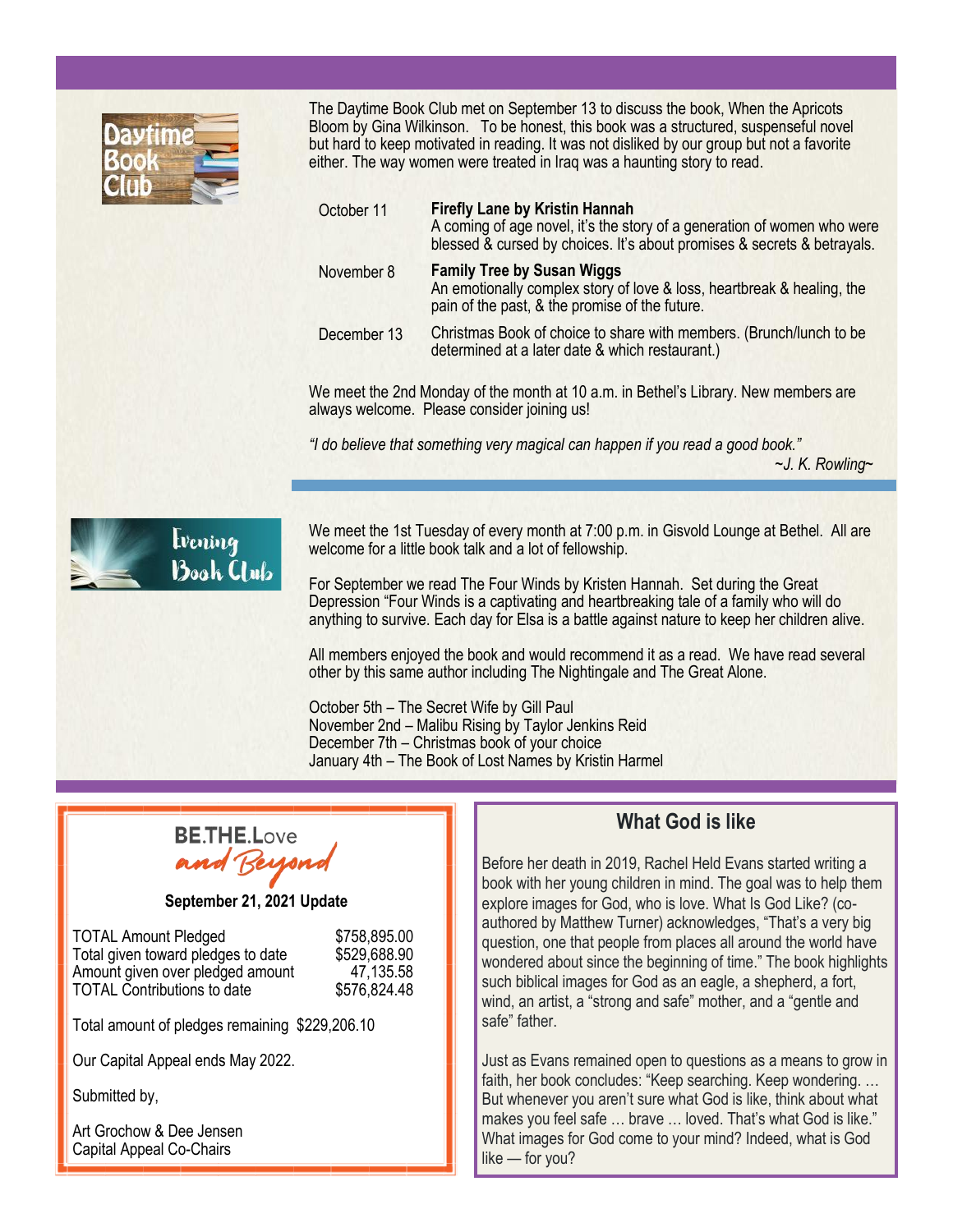



# OCTOBER

These are Bethel members known to have birthdays in October. If you have a birthday in October & your name is not listed, please contact the church office so we may update our church records.

| 10/1  | <b>Henry Loock</b>       | 10/16 | Sylvia Likness          | 10/27 |  |
|-------|--------------------------|-------|-------------------------|-------|--|
|       | Darlene Schuler          |       | Amanda Lunsetter        |       |  |
| 10/2  | Eric Rosenberg           |       | <b>Brenda Prochnow</b>  |       |  |
| 10/3  | <b>Gail Beech</b>        | 10/17 | <b>Mallory Anderson</b> |       |  |
| 10/4  | Chad Johnson             |       | Cindi Facey             | 10/28 |  |
|       | <b>Alexis McGarry</b>    |       | Patti Gregor            | 10/29 |  |
| 10/5  | <b>Austin Blair</b>      |       | <b>Ione Muralt</b>      |       |  |
|       | <b>Stephanie Hoefs</b>   | 10/18 | Kasen Bernstein         |       |  |
|       | Marlene Jorgensen        |       | <b>Jonathon Stone</b>   | 10/30 |  |
|       | <b>Patrick Pithey</b>    | 10/19 | Amy Adolf               | 10/31 |  |
| 10/6  | <b>Jesse Medenwaldt</b>  |       | <b>Sherri Bernard</b>   |       |  |
|       | <b>Gerald Mohs</b>       |       | <b>Rick Hendrickson</b> |       |  |
| 10/7  | <b>Trevor Bernstein</b>  |       | Lucy Spiekermeier       |       |  |
| 10/8  | <b>Katie Erickson</b>    | 10/20 | Darin Anderson          |       |  |
|       | Patricia Hudson          |       | <b>Susan Bronson</b>    |       |  |
|       | Luke Kasowski            |       | Logan Dimmer            |       |  |
|       | <b>Adley Stone</b>       |       | <b>Judy Oren</b>        |       |  |
| 10/9  | Claryce (Clare) Byron    | 10/21 | <b>Drew Cvancara</b>    |       |  |
|       | <b>Chelsy Filbert</b>    |       | Laurie Stone            |       |  |
|       | <b>Janice Kilber</b>     |       | Vicki Trappen           |       |  |
|       | <b>Tyler Mitchell</b>    |       | <b>Mary Vosberg</b>     |       |  |
|       | <b>Cassandra Munter</b>  | 10/22 | <b>Wayne Klose</b>      |       |  |
| 10/10 | <b>Kash Cookman</b>      |       | Logan Meyer             |       |  |
|       | Ashley Johnson           | 10/23 | <b>Alexis Brito</b>     |       |  |
|       | <b>Brooke Wallace</b>    |       | <b>Justin Formaneck</b> |       |  |
| 10/11 | Lisa Braun               |       | <b>Westley Kriel</b>    |       |  |
|       | <b>Shelly Grueneich</b>  |       | <b>Brittney Long</b>    |       |  |
| 10/12 | <b>Ashley Broderick</b>  | 10/24 | Jenna Bassingthwaite    |       |  |
|       | Rowan Krueger            |       | <b>Oscar Good</b>       |       |  |
| 10/13 | <b>Baron Bjore</b>       |       | <b>Isaiah Ibarra</b>    |       |  |
|       | <b>Brittany Thompson</b> |       | <b>Isabelle Wahl</b>    |       |  |
| 10/14 | Kiara Bassingthwaite     | 10/25 | <b>Marilyn Anderson</b> |       |  |
| 10/15 | Noah Hagelstrom          |       | <b>Madison Bell</b>     |       |  |
|       | <b>Tracy Peterson</b>    | 10/26 | <b>Renee Speidel</b>    |       |  |

| 10/27 | Mia Aakre              |  |  |  |  |  |
|-------|------------------------|--|--|--|--|--|
|       | <b>Cale Gilbertson</b> |  |  |  |  |  |
|       | Jacqui Mauch           |  |  |  |  |  |
|       | McKenna Steeves        |  |  |  |  |  |
| 10/28 | <b>Arlene David</b>    |  |  |  |  |  |
| 10/29 | <b>Addison Gerdon</b>  |  |  |  |  |  |
|       | Kallie Grefsrud        |  |  |  |  |  |
|       | <b>Chelby Ward</b>     |  |  |  |  |  |
| 10/30 | Lataya Lunneborg       |  |  |  |  |  |
| 10/31 | Anika Birkelo          |  |  |  |  |  |
|       | <b>Harvey Link</b>     |  |  |  |  |  |
|       | Debra Redman           |  |  |  |  |  |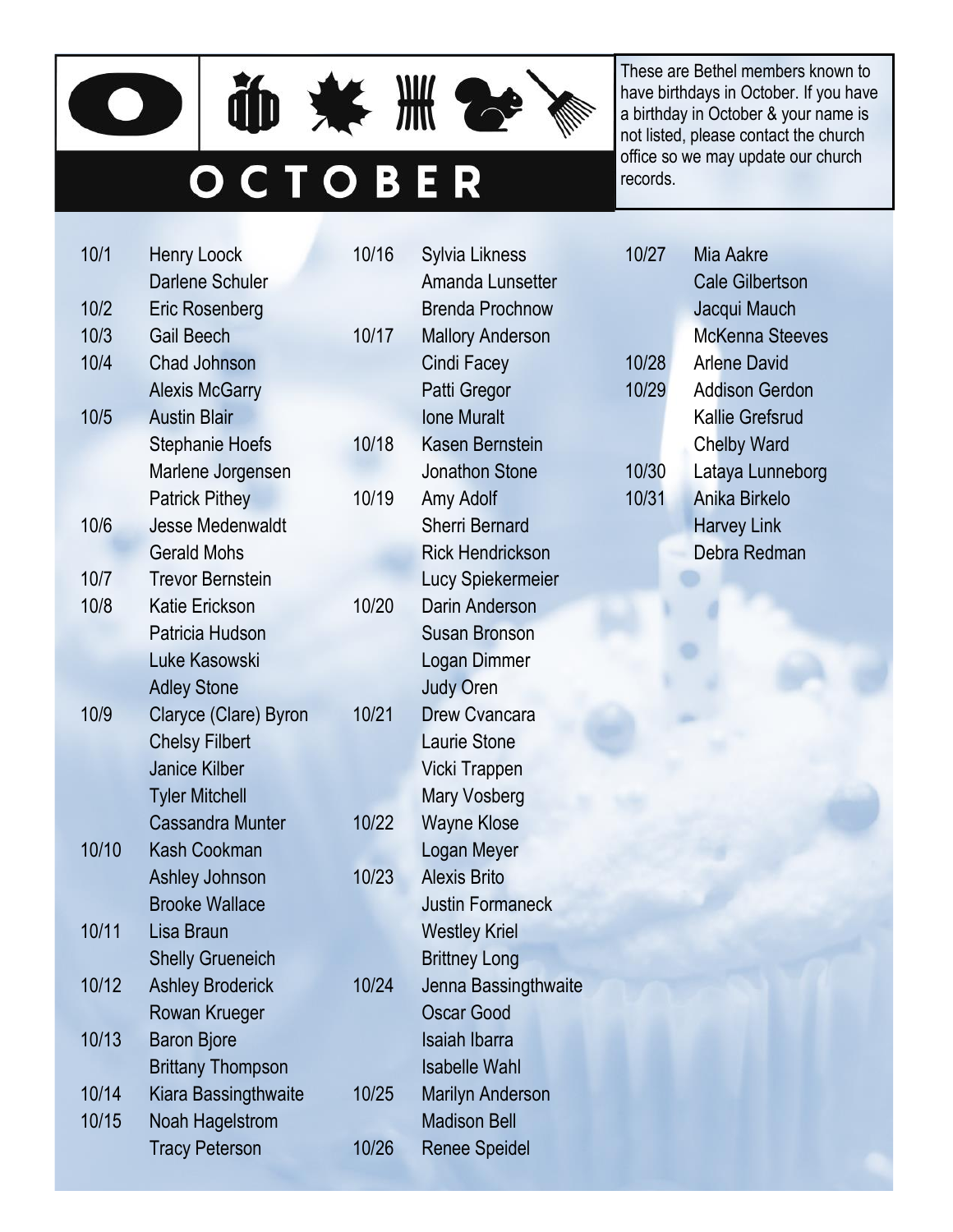

**RETHEL YOUTH** 

We are still collecting money for "Water to Thrive. The most efficient way for supporters to have their donations credited to our campaign, is to have them use this direct link https://www.watertothrive.org/campaigns/red-river-headwaters-campaign/

**ValleySCARE/Feed My Starving Children**—This event is open for youth in grades 6- 12. Since it is a popular event, the earlier you register, the better. We will be going Saturday, October 23 at 7:30 am. Cost is \$75.00 for youth and \$25.00 for adult helpers. Registration is due October 13. Contact Lisa for more information!

**Programing**—The Wednesday evening schedule is: 4:45 to 5:30 supper served, 5:30- 6:30 Christian Education (Wednesday school and confirmation), 6:45-7:30 Worship. A home cooked meal will be served each week with a \$3 charge per person per meal.

**Youth Night**—All Bethel 8th -12th graders are invited (and encouraged to bring a friend) from 7:30-10:00 on October 17 for fun and fellowship in the youth room.

**HELP NEEDED!**—It takes a lot of people to run a Wednesday night around here. If you are interested in helping, please contact Lisa or Pastor Erika and we can find a job for you.

**National Youth Gathering information**—Our next meeting will be October 17 here at Bethel. October 27 is the last day to register. To be registered, Lisa will need a \$100 deposit and a completed registration form (contact Lisa).

**Halloween Party**- October 29, 6:00-9:00. We will be hosting a Halloween party here at Bethel for kids 4-12. Please wear your Halloween costume. We will provide a spooky supper, games, crafts, and more. The cost to attend will be \$15 per child. Preregistration is required, registration forms are available on our website.

involved

Grace strikes us when we are in great pain and restlessness. It strikes us when we walk through the dark valley of a meaningless and empty life. It strikes us when our disgust for our own being, our indifference, our weakness, our hostility, and our lack of direction and composure have become intolerable to us. It strikes us when, year after year, the longed-for perfection of life does not appear, when the old compulsions reign within us as they have for decades, when despair destroys all joy and courage.

Sometimes at that moment a wave of light breaks into our darkness, and it is as though a voice were saying: "You are accepted."



—Paul Tillich

#### **October 2021 Wednesday Meals** 10/6 Crescent Roll Casserole 10/13 Spaghetti 10/20 Corn dog muffins 10/27 Eye Ball Tacos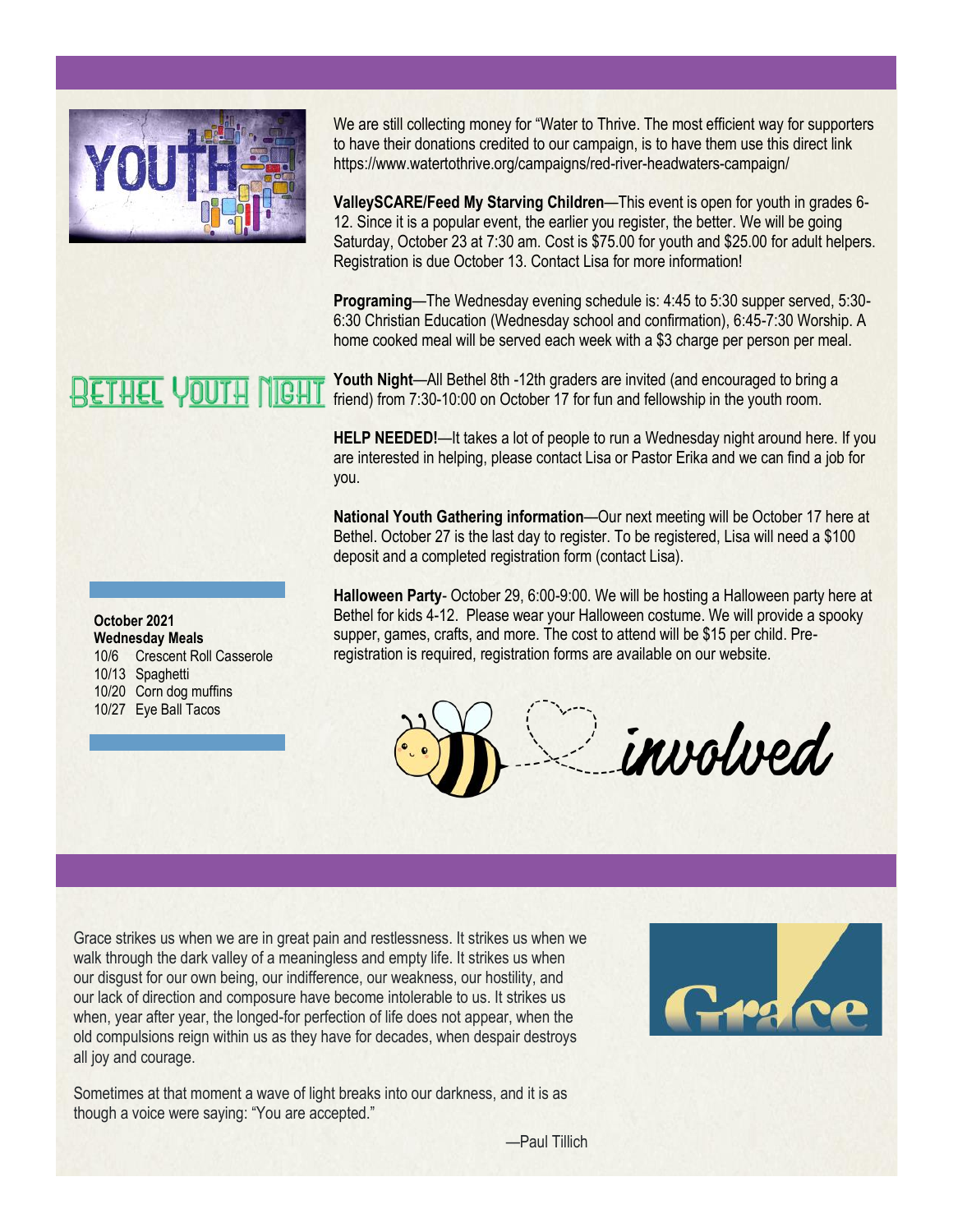

#### *REMINDER: Bethel does not notify families of memorials given directly to the church.*

*The Memorial Committee's main objective is to be the resource for any one person or group of people that would like to give a memorial, honorarium, or commemorate an occasion to Bethel Lutheran Church. It is the committee's responsibility to formulate a catalog of specific items, keep a record of all memorials and to acknowledge those that have given gifts.*

*If you have any questions regarding memorial items or wish to give a memorial item or honorarium please contact committee members: Bev McRoberts @640-8876, Luther Sannes@642-5140; Reeann Enderson@640-4230; or Polly Withuski@640-8676.*

#### *Thank you to the members of Bethel for your continued support.*

| In memory of:                              | Given by:                         | In memory of:                                                    | Given by:                |  |
|--------------------------------------------|-----------------------------------|------------------------------------------------------------------|--------------------------|--|
| <b>Bethel Choir:</b>                       |                                   | <b>General Memorial:</b>                                         |                          |  |
| Sharon Wixo                                | Alice Schlotfeldt                 | Gene Kemmet                                                      | Gary & Jody Friskop      |  |
| Gene Kemmet                                | Alice Schlotfeldt                 | Sharon Wixo                                                      | Linda Johnson            |  |
| <b>Capital Campaign:</b>                   |                                   | Martha Manikowske                                                |                          |  |
| Joe Kaufman<br>(Suzette Fitterer's father) | Corrine Romereim                  | Roger McNiel                                                     | Harvey & Gale Link       |  |
| Dewayne Streyle<br>(Char Oehlke's brother) | Connie Sletten                    | Gene Kemmet                                                      | Harvey & Gale Link       |  |
| <b>Quilting:</b>                           |                                   | Martha Manikowske                                                | <b>Thomas Manikowske</b> |  |
| Tammy Knutson                              | Margo Rowland (Tammy's<br>sister) | Carol Anderson (Mother of Chris<br>Anderson)                     | Donna Marohl             |  |
| <b>Faith Toolboxes:</b>                    |                                   |                                                                  |                          |  |
| Gene Kemmet                                | Duane & Diane Finnie              | Shirley Hendrickson (Sister-in-law of<br>Rick & Pam Hendrickson) | Marc & Joyce Johnson     |  |
| Martha Manikowske                          | Sonja Christensen                 |                                                                  |                          |  |
| Dewayne Streyle<br>(Char Oehlke's brother) | Duane and Diane Finnie            |                                                                  |                          |  |

#### **The Eternal Candle was sponsored by:**

| <b>Floss Johnson</b>              | August         |
|-----------------------------------|----------------|
| <b>Bev McRoberts</b>              | September      |
| (in memory of Gene Kemmet)        |                |
| <b>Keath &amp; Cindy Borchert</b> | <b>October</b> |

If you would like to sponsor an Eternal Light for a week or month, please contact the office (701-642- 4472 or betheloffice@bethelwahpeton.com). Cost is \$5 per week, or \$20 per month. You may also indicate the reason for sponsorship (e.g., in memory of, in honor of, a person's anniversary or birthday) which will be published each month in the "Bethel Beacon". Please submit/send payment to the office.



#### **For love of animals**

**St. Francis of Assisi, known for his affection for animals, is honored on October 4. Some congregations observe this day by blessing pets, remembering that God pronounced animals — along with all creation — good. God saved not only Noah's family but animals of all kinds from the Flood. And despite Jonah's protests, God had compassion on Nineveh — "and [its] many animals" (Jonah 4:11). How intriguing that the prophet adds this point!**

**Care for all living creatures is clearly part of the divine character. Animals don't do anything to earn God's favor except be themselves. From this, we can learn that God pours out love unconditionally. As Psalm 36:6 (CEV) declares, "All people and animals are under your care."**

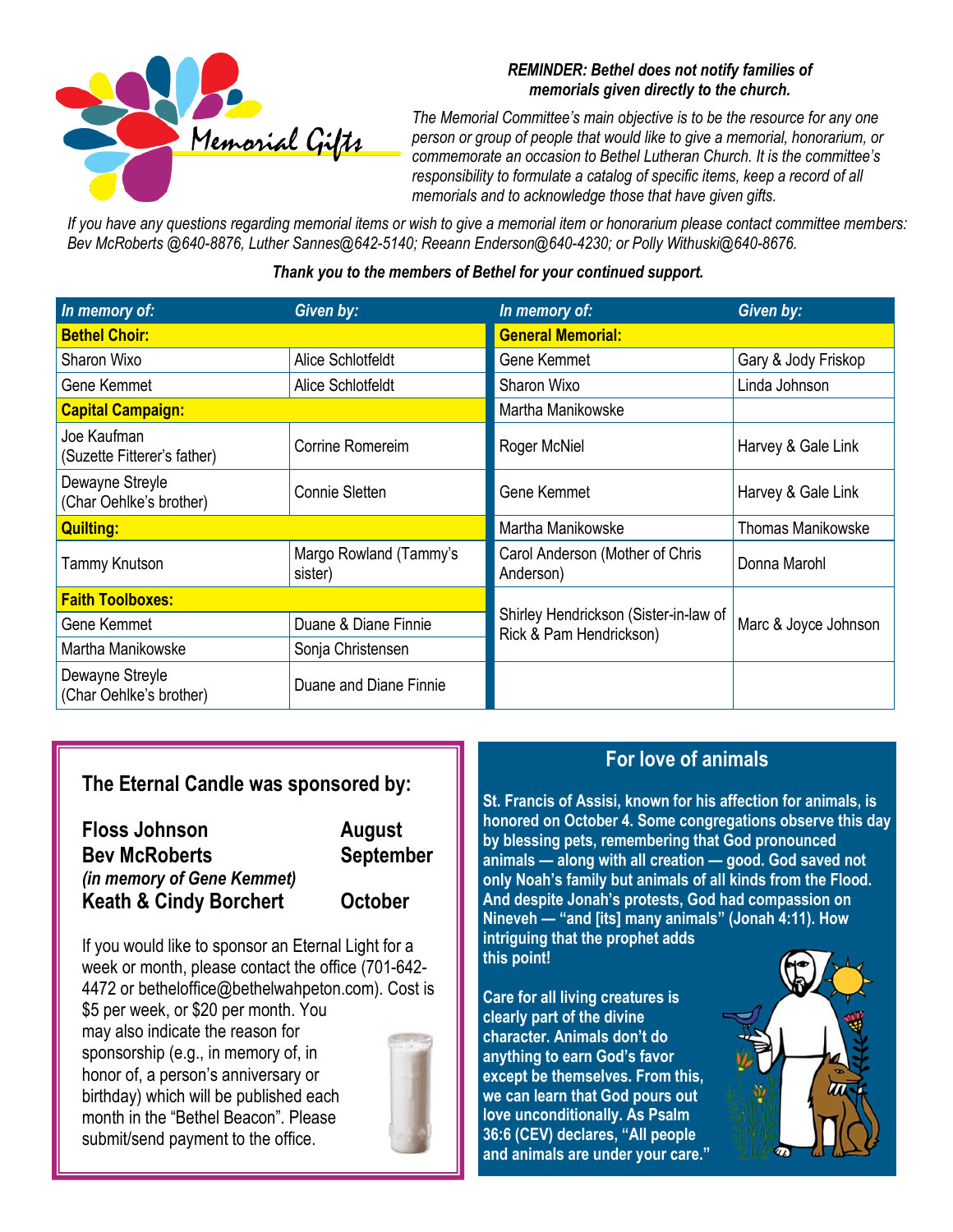#### **BETHEL LUTHERAN CHURCH PLANNING COUNCIL MINUTES September 14, 2021**

#### **CALL TO ORDER –** Dee Jensen **Roll Call**

| <b>Kelly Voss</b>                   |   | Board of Lay, Cyndy Kolle              | x |
|-------------------------------------|---|----------------------------------------|---|
| Kathy Johnson                       | X | Board of Property, Mike Bassingthwaite | X |
| Dee Jensen                          | X | Board of Outreach, Lori Pithey         | X |
| Cindy Borchert                      | X |                                        |   |
| Pastor Erika Buller                 |   |                                        |   |
| Pastor Jake Dyrhaug                 |   | Guests:                                |   |
| Board of Education, Dana Anderson   | X |                                        |   |
| Board of Stewardship, Linda Johnson | X |                                        |   |

#### **SPIRITUAL DIRECTION** – Dee Jensen

**APPROVAL OF MINUTES:** Mike moved & Linda seconded to approve. Motion carried.

**TREASURERS REPORT:** Mike moved and Cyndy seconded to approve Treasurer's report. Motion carried. A discussion followed regarding finances and Mike & Cindy will meet with Missy for more details. The passing of the offering plates will be turned over to the COVID Committee.

| 2020                         | <b>January</b>        | <b>February</b> | <b>March</b>     | <b>April</b>    | May             | June            |
|------------------------------|-----------------------|-----------------|------------------|-----------------|-----------------|-----------------|
| Envelope<br>offering:        | \$28,480.00           | \$36,284.00     | \$34,073.00      | \$24,397.11     | \$29,192.00     | \$28,101.00     |
| Income/Balance:              | (\$13,438.91)         | \$19,336.94)    | $(\$20, 267.87)$ | (\$28,689.78)   | \$15,193.73     | \$10,725.30     |
| Checking acct<br>balance:    | \$29,315.46           | \$23,417.43     | \$22,486.50      | \$14,064.59     | \$57,948.10     | \$53,479.67     |
| 2020                         | <b>July</b>           | <b>August</b>   | <b>September</b> | <b>October</b>  | <b>November</b> | <b>December</b> |
| Envelope<br><i>offering:</i> | \$21,512.00           | \$24,417.00     | \$30,922.00      | \$35,612.50     | \$36,528.07     | \$38,103.81     |
| Income/Balance:              | (\$5,886.09)          | \$16,313.71)    | $(\$24,151.70)$  | $(\$29,462.09)$ | (\$31,833.64)   | ( \$33, 268.40) |
| Checking acct<br>balance:    | \$36,868.28           | \$26,440.66     | \$18,602.67      | \$13,292.28     | \$10,920.73     | $(\$20,514.03)$ |
| 2021                         | <b><i>January</i></b> | February        | <b>March</b>     | April           | May             | June            |
| Envelope<br><i>offering:</i> | \$25,837.00           | \$32,825.07     | \$40,604.03      | \$28,782.00     | \$26,346.00     | \$25,304.00     |
| Revenue minus<br>Expenses:   | $(\$32,171.00)$       | \$118,934.00    | \$7,678.00       | \$10,186.69     | \$5,953.00      | \$16,816.00     |
| Checking acct<br>balance:    | \$245,434.28          | \$125,846.83    | \$129,360.68     | \$117,164.69    | \$121,579.43    | \$103,086.54    |
| 2021                         | July                  | <b>August</b>   | <b>September</b> | <b>October</b>  | <b>November</b> | <b>December</b> |
| Envelope<br><i>offering:</i> | \$19,014.00           | \$38,759.00     |                  |                 |                 |                 |
| Revenue minus<br>Expenses:   | $(*30,895.00)$        | \$228.00        |                  |                 |                 |                 |
| Checking acct<br>balance:    | \$70,308.08           | \$72,748.83     |                  |                 |                 |                 |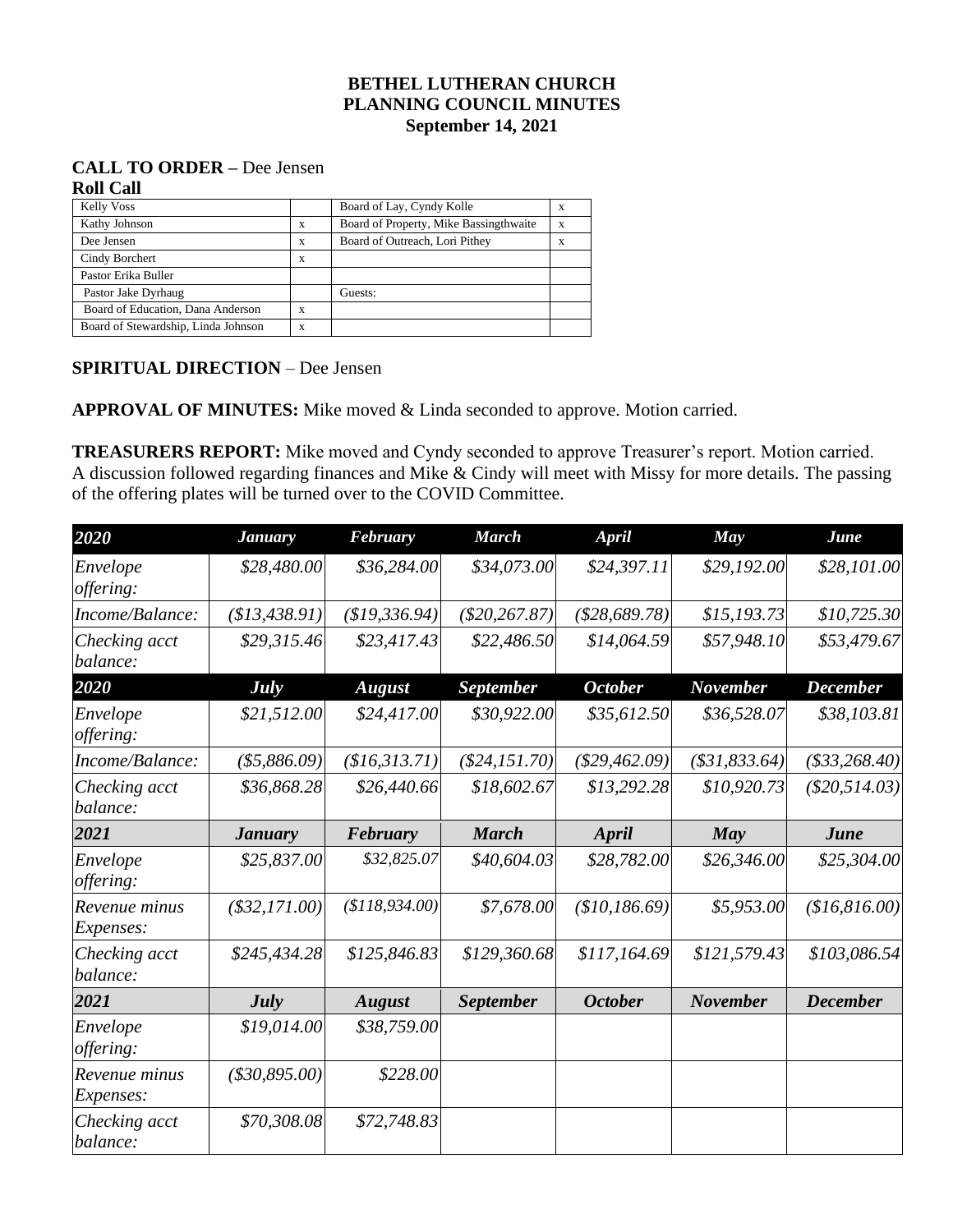#### **OLD BUSINESS:**

- 1. Follow-up Dedication and Celebration of the building on September 12, 2021:
	- a. Everyone enjoyed the bells and choir together.
	- b. The kids had fun with the games in the coatroom area.
	- c. \$158 came in from the voting on the cake decorating, which will go to the "Dollars for Jesus" fund. The winner was Pastor Jake's daughter, Karis Dyrhaug.
	- d. There were a variety of activities for everyone.
	- e. It was a wonderful group effort. Cyndy Kolle commended Pastor Jake for a nice worship service.
- 2. Nominating Committee:
	- a. The boards need to find out what positions will be open and report that to Kathy Johnson.
	- b. The COVID Committee consists of Danielle Flack, Jim Cornelius and Angela Cruff.
- 3. Dollars for Jesus Update:
	- a. The policy has been turned over to Pastor Jake and he will work with the staff to see what it should look like. Money will be used for gas and food vouchers as in the past. Other larger expenses need to be in the policy as well.
- 4. Computer Security Policy:
	- a. This is still in progress.

#### **NEW BUSINESS:**

*1. Board Reports:*

#### *Board of Stewardship***:** Linda Johnson

\* Dates for the Fall Campaign have been changed to October  $17<sup>th</sup>$ ,  $24<sup>th</sup>$  & 31st. The theme is

"Experiencing New Beginnings" and they are also considering adding "Live In Love".

\* They are developing a "Thrivent Committee" to help designate where incoming funds would go.

\* They are working on updating the "Time and Talent sheets"

#### *Board of Property:* Mike Bassingthwaite

\* Communion rail pads will be placed on a future list of "wants" for later discussion.

\* The bricks on the East entrance of the church will be dealt with in the spring. The discussion of ideas on what to do with the bricks is tabled for now.

\* The board decided that on Communion Sundays the baptismal bowl will be removed and the font will be placed beside the altar for the communion trays..

\* The flag placement will be discussed in their September meeting.

#### *Board of Education:* Pastor Erika

\* Confirmation will be a little different this year. The 9th grade class will be involved in several seminar sessions with a requirement of participating in 10 total credits from the seminars of their choosing. Some will be offered on Wednesday and some on Sunday morning.

\* Feed the starving children will be incorporated into the Valley Scare event.

\* They are looking for a member from this board to be on the Adult Education Committee.

\* Wednesday School programming will involve 3 stations – exploration, music & games and Bible Study.

• National Youth Gathering updates were discussed.